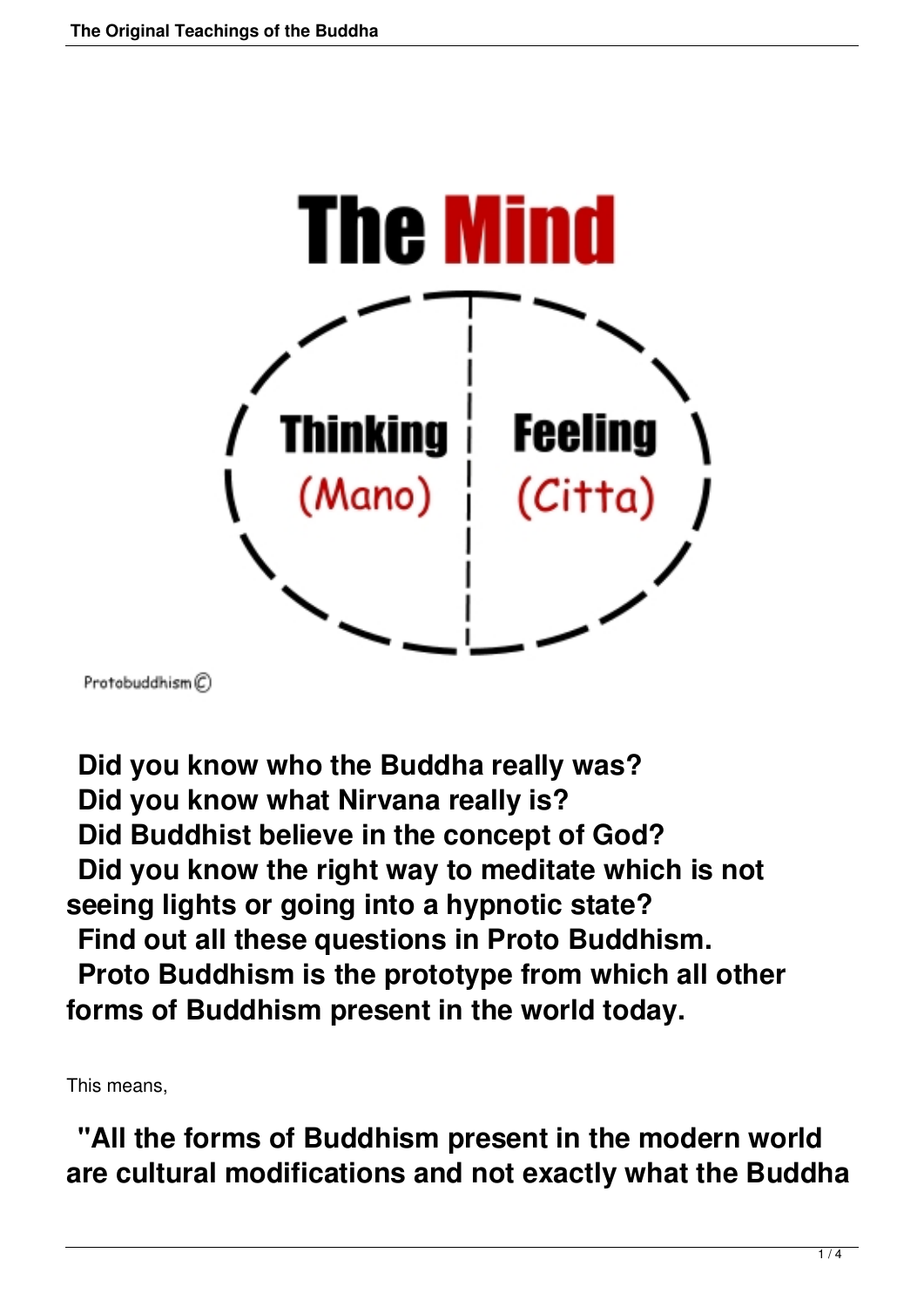## **taught. You are about to discover the original teachings of the Buddha"**

 **We have done a research to discover the original teaching of the Buddha. Our research has lasted for more than 50 years. In order to understand the teaching, we have not only read the original Pali Sutras that are accepted by scholars to be the earliest form of the teachings of the Buddha. We have even used a background knowledge of modern philosophy, psychology and even modern science to help understand the very advanced teachings of the Buddha, who is well known to all Buddhist as the discoverer of the absolute truth about the world and life in it. This is not done through a blind faith in a culture or religion but based on a very critical scientific method of exploring the teaching of the Buddha. What has been discovered through this research is a wonderful teaching which is far more advance than any philosophy or science present in the world today. This fact can be realized only through a careful study of the teachings presented in this website.**

 **You will find a series of "MIND BLOWING" ebooks and talks in this website. Please CREATE AN ACCOUNT on the left panel to download**

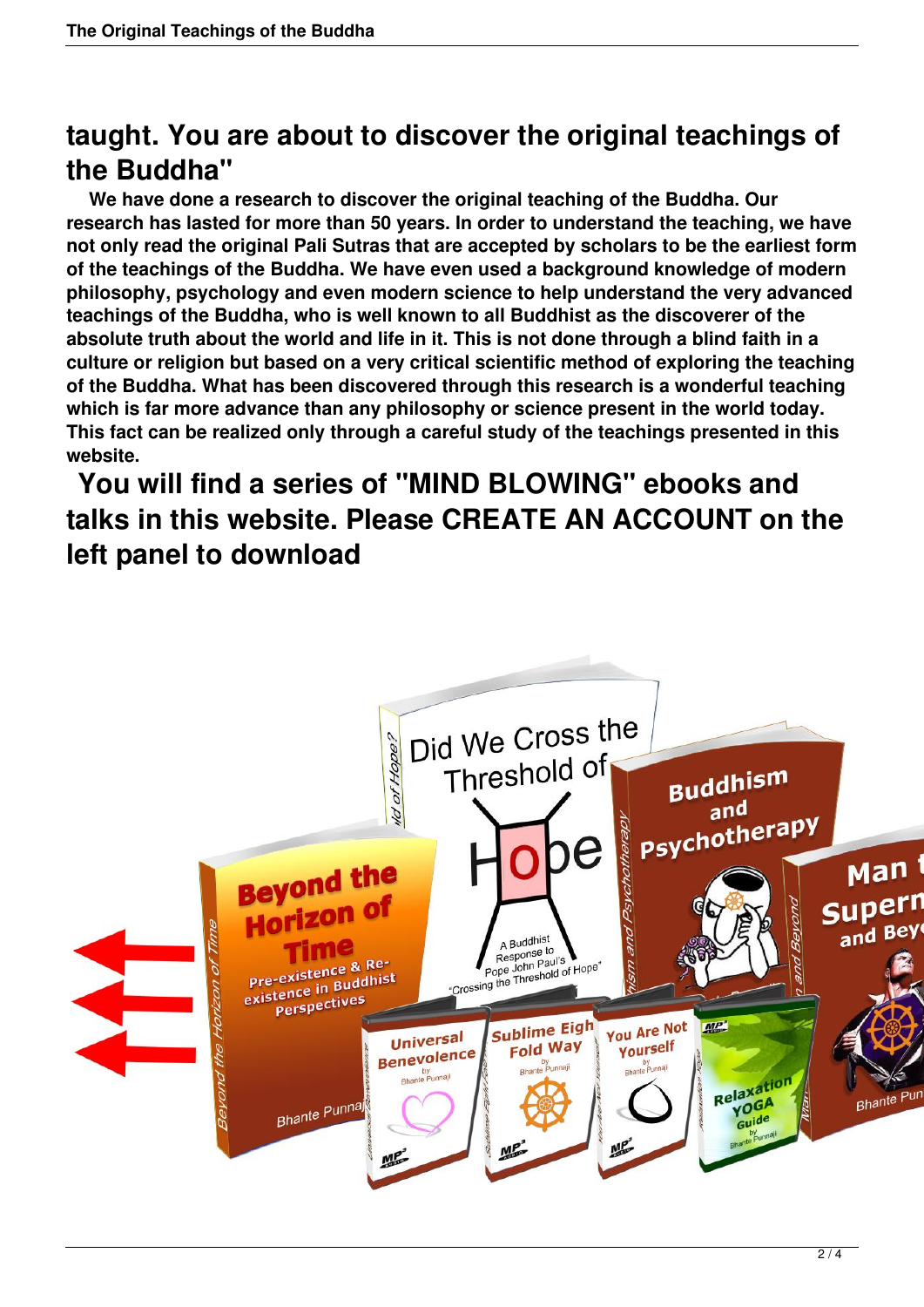**In conjunction of the vesak day 2013. Bhante Punnaji has written a new book called, "Return to Tranquility"**

 **To download the ebook, sign up FOR FREE and log in to download at the "MEMBERSHIP EBOOK DOWNLOAD PAGE"**





## **Is Buddha a man or God?** Do you believe in God? Who created **the world?**

 **Very often people answer this question ("who created the world?") by saying that the Buddha has been silent about the beginning of the world, and he considered the question to be unimportant. Instead of speaking about the beginning he spoke about the Four Noble Truths: Suffering, its cause, its end, and the way to its end. In support of this answer they often quote the Culla Malunkyaputta Sutta in the Majjima Nikaya. This is a good example of an inconsistent concept that modern Buddhists have learned to accept.**

What I often point out is that the Buddha has never been silent on this question.<sup>
I</sup> The **Buddha has always emphasised the importance of yoniso manasikara, which means thinking in terms of the origin, or deterministic thinking. A special example of this kind of thinking is the well known paticca samuppada, which is commonly translated as**